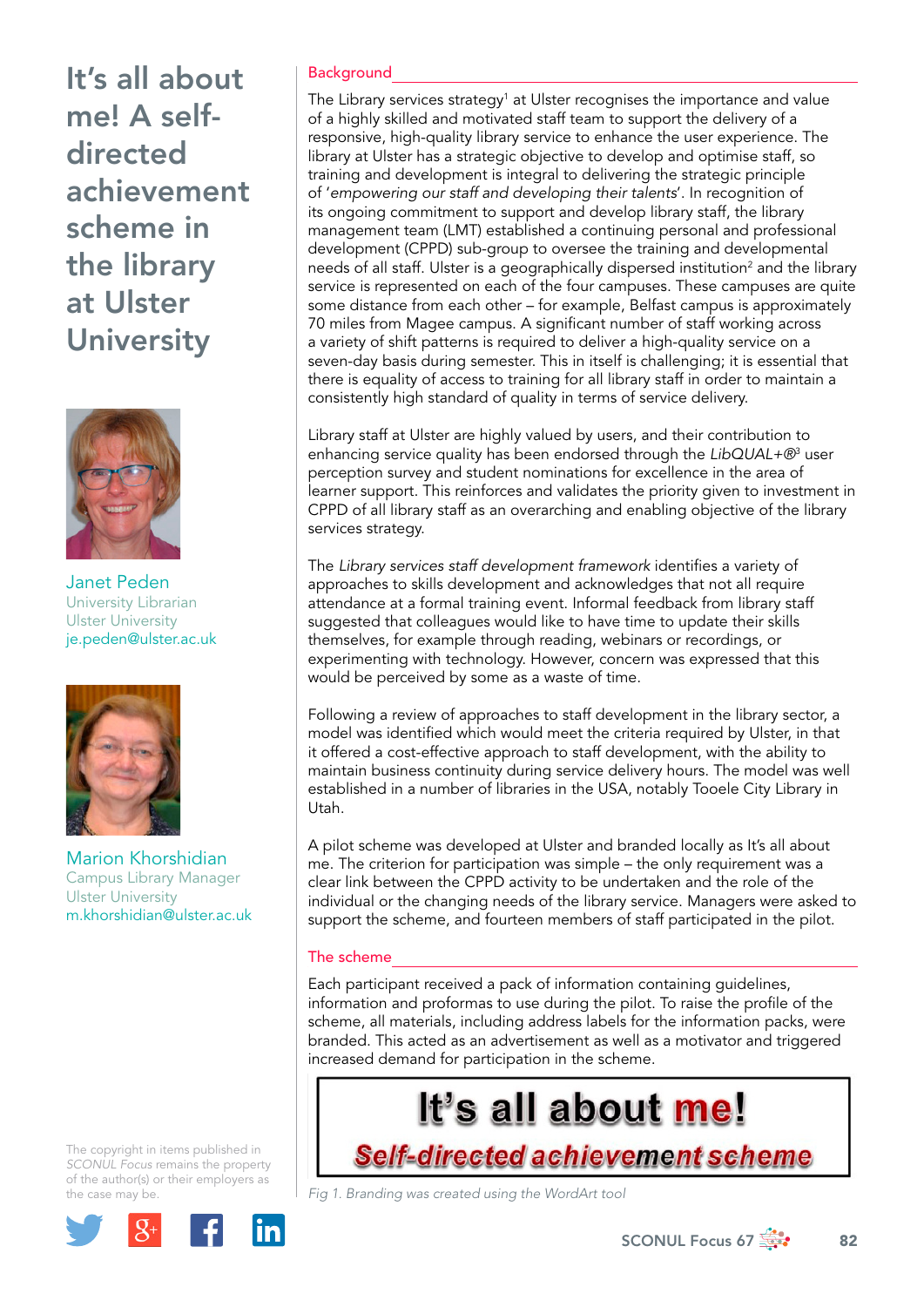Participants were encouraged to let curiosity guide them. The starting point for each activity was straightforward: Identify something relevant to your role. The steps were simple:



#### *Fig. 2 simple steps*

The developmental activity had to be work-related, achievable in one hour and supported by a line manager. Participants were asked to identify three learning goals based on SMART criteria (Specific, Measurable, Achievable, Realistic, Time-bound) and information about SMART was provided in the starter pack. Staff were also reminded that business continuity had to be maintained at all times.

Participants were invited to choose a location away from their normal place of work where possible. A 'do not disturb' sign was provided to alert colleagues that a staff development activity was in process, and library staff were asked to avoid disturbing participants when the sign was in place:



The copyright in items published in *SCONUL Focus* remains the property of the author(s) or their employers as the case may be.



*Fig. 3 Do not disturb* 

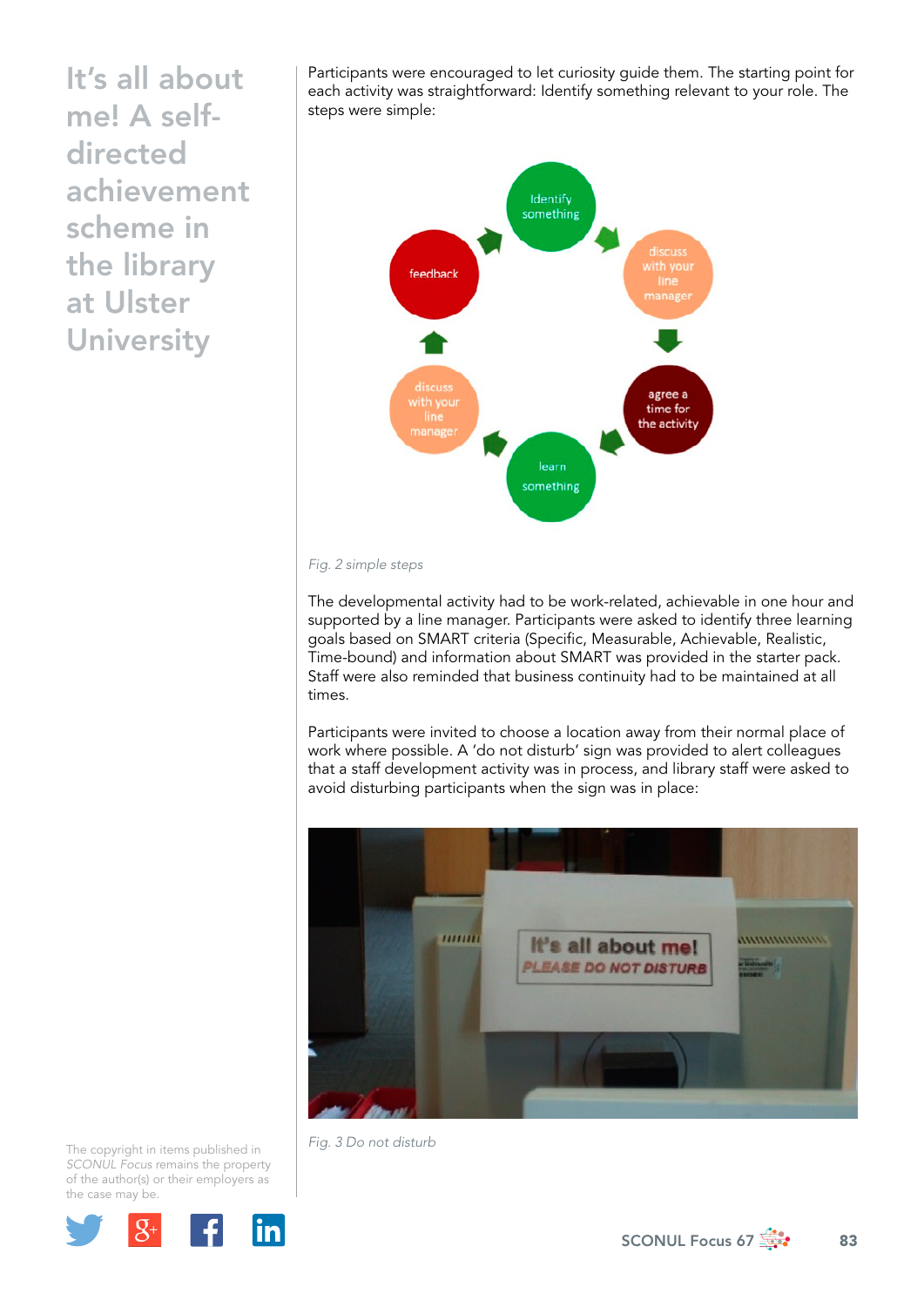Given the diversity of approaches to learning, the university staff development team contributed an exercise on learning styles for inclusion in participants' packs, to help them to determine their own specific learning styles and identify suitable activities. This was an informative exercise for many colleagues who had not previously had an opportunity to consider their individual learning style.

Whilst many participants approached the pilot scheme with a developmental activity in mind, others were less sure. A *Starting points* sheet was compiled with useful websites and pointers to printed resources and DVDs under the headings of *watch something, read something, try something* and *identify something*. Participants found this a useful, thought-provoking activity.

Following completion of the staff development activity, the participant and line manager met briefly to discuss the exercise and note any possible future activity or further areas for development. The member of staff was asked to reflect on what they had gained from the activity, to consider how the newly acquired knowledge could be applied, and the value of the activity to other colleagues. Participants were also asked to rate the activity on a scale of one to ten. This information was used to evaluate the range of activities undertaken and identify those likely to be of interest to other staff. The feedback was used to provide additional links to relevant resources on the library's internal CPPD web pages and will inform the content of future staff training events.

## **Activities**

Whilst some colleagues used the developmental opportunity to enhance existing knowledge, others experimented with technology, explored business processes in other parts of the library or investigated a service offered to library users. A range of topics was explored, and included the ordering, receipting and cataloguing of e-books; an exploration of the different page views on fixed PCs and mobile devices; creating a stop-motion animation; the use of social media by libraries; rare books and archives; and an overview of the Library of Congress classification scheme. Given the diversity of topics selected, it is clear that a more traditional model for staff training and development would not be an appropriate mechanism to meet the expressed need.

#### **Benefits**

The pilot of a self-directed learning approach to staff development achieved the primary objective of providing colleagues with an opportunity to enhance skills or raise awareness of facilities and services in order to help staff to operate more effectively.

The implementation of a self-directed achievement scheme has had positive outcomes on a number of levels for the library service at Ulster. Members of staff are encouraged to take personal responsibility for the identification of development needs and obtain managerial support for proposals. Line managers are fully involved in the approval process and can apply the scheme flexibly to ensure that business needs are given priority. The scheme is costeffective and fully inclusive, the programme is available to all staff regardless of work pattern, and the impact on service delivery is minimal. Staff training and developmental activity are recorded centrally in the library, providing evidence that library staff are engaging in a process of personal and professional development, thus delivering on and achieving an enabling objective of Ulster's *Library services strategy*, to develop and optimise staff.

### Next steps

Feedback from the pilot was very encouraging. Following evaluation, the scheme has been formally adopted by the library service and will be embedded into the annual programme of staff development activity.

The copyright in items published in *SCONUL Focus* remains the property of the author(s) or their employers as the case may be.